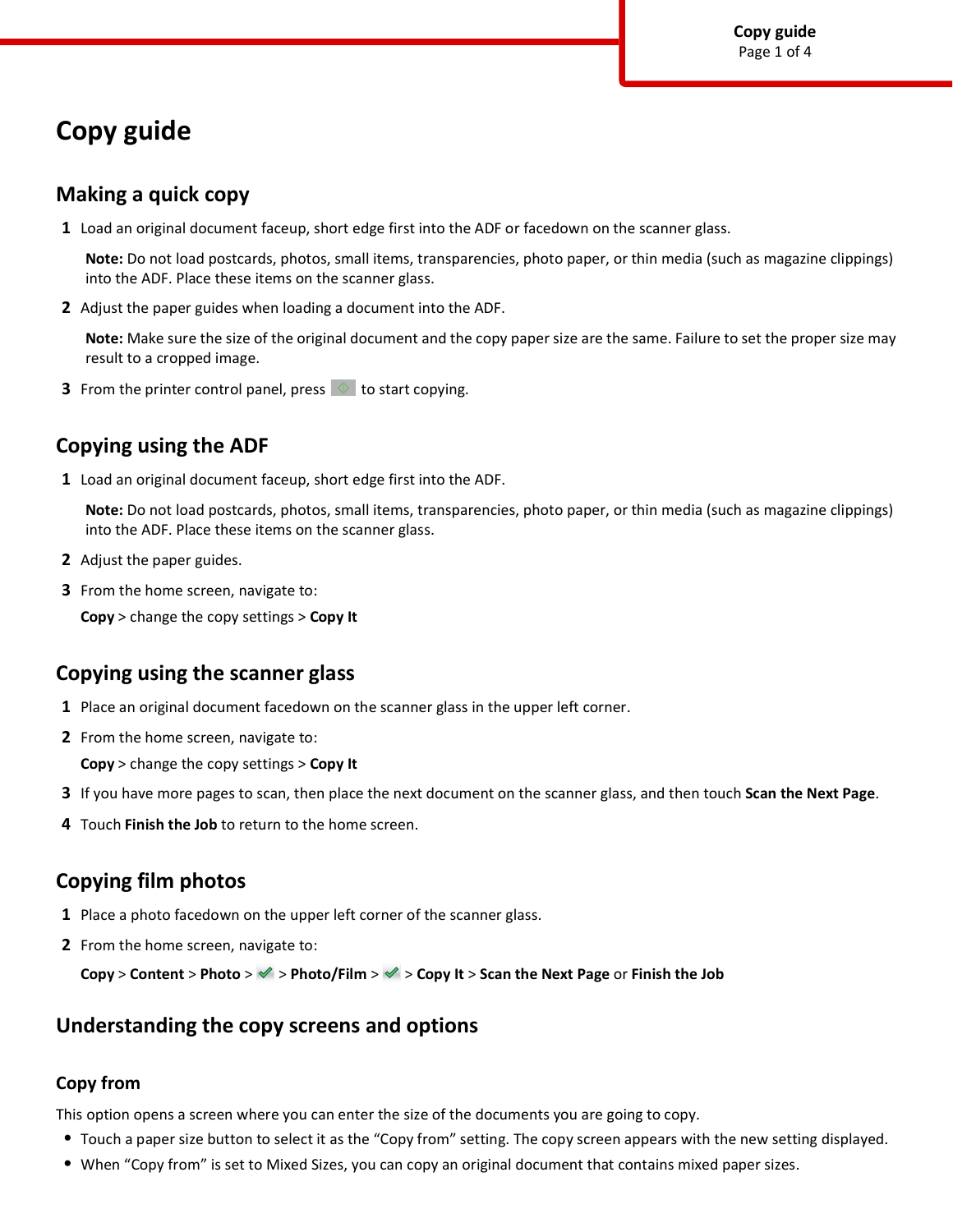**Copy guide** Page 2 of 4

**•** When "Copy from" is set to Auto Size Sense, the scanner automatically determines the size of the original document.

#### **Copy to**

This option opens a screen where you can enter the paper size and type on which your copies will be printed.

- **•** Touch the paper size and type that matches the paper loaded.
- **•** If the paper size setting for "Copy from" and "Copy to" are different, then the printer automatically adjusts the Scale setting to accommodate the difference.

#### **Scale**

This option creates an image from your copy that is proportionally scaled anywhere between 25% and 400%. Scale can also be set for you automatically.

- **•** When you want to copy from one size of paper to another, such as from legal-size to letter-size paper, setting the "Copy from" and "Copy to" paper sizes automatically changes the scale to keep all the original document information on your copy.
- **•** Touch the left arrow to decrease the value by 1%; touch the right arrow to increase the value by 1%.
- **•** Hold your finger on an arrow to make a continuous increment change.
- **•** Hold your finger on an arrow for two seconds to cause the pace of the change to accelerate.

#### **Darkness**

This option adjusts how light or dark your copies will turn out in relation to the original document.

#### **Copies**

This option allows you to set the number of copies to be printed.

### **Sides (Duplex)**

Use this option to select duplex settings. You can print copies on one or two sides, make two-sided copies (duplex) of two-sided original documents, make two-sided copies from one-sided original documents, or make one-sided copies (simplex) from twosided original documents.

#### **Content**

This option lets you set the original document type and source.

Choose content type from Text, Text/Photo, Photo, or Graphics.

- **• Text**—Use when the content of the original document is mostly text or line art.
- **• Graphics**—Use when the original document is mostly business-type graphics such as pie charts, bar charts, and animations.
- **• Text/Photo**—Use when the original document is a mixture of text, graphics, and photos.
- **• Photo**—Use when the original document is mostly a photo or an image.

Choose content source from Color Laser, Black/White Laser, Inkjet, Photo/Film, Magazine, Newspaper, Press, or Other.

- **• Color Laser**—Use when the original document was printed using a color laser printer.
- **• Black/White Laser**—Use when the original document was printed using a mono laser printer.
- **• Inkjet**—Use when the original document was printed using an inkjet printer.
- **• Photo/Film**—Use when the original document is a photo from film.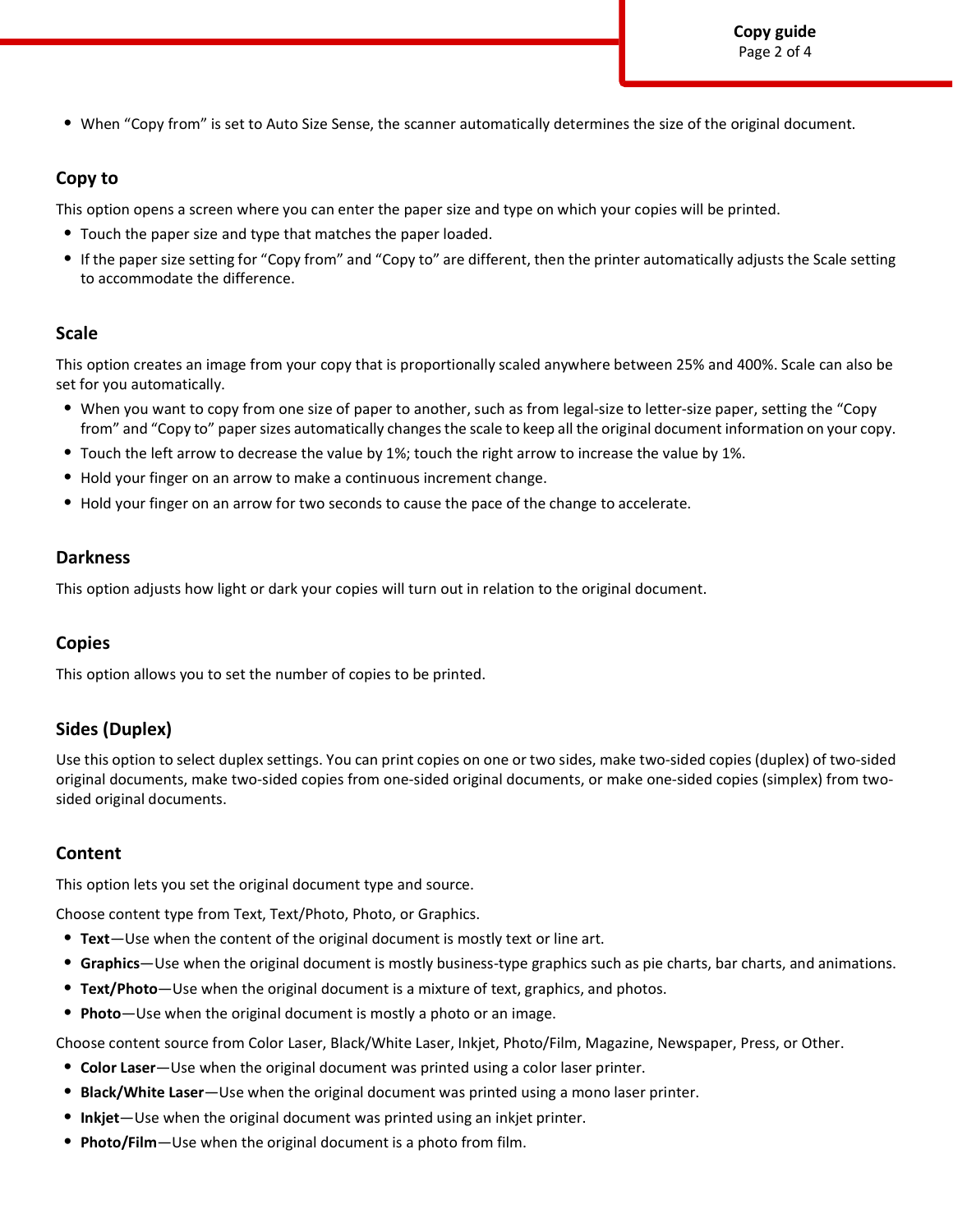- **• Magazine**—Use when the original document is from a magazine.
- **• Newspaper**—Use when the original document is from a newspaper.
- **• Press**—Use when the original document was printed using a printing press.
- **• Other**—Use when the original document was printed using an alternate or unknown printer.

### **Collate**

This option keeps the pages of a print job stacked in sequence when printing multiple copies of the document. The factory default setting for Collate is on; the output pages of your copies will be ordered (1,2,3) (1,2,3) (1,2,3). If you want all the copies of each page to remain together, turn Collate off, and your copies will be ordered (1,1,1) (2,2,2) (3,3,3).

### **Color**

This option enables or disables color for the scanned image.

### **Advanced Options**

Touching the Advanced Options button opens a screen where you can change the following settings:

**• Advanced Duplex**—Use to specify the document orientation, whether documents are one-sided or two-sided, and how documents are bound.

**Note:** Some Advanced Duplex options are available only on select printers.

- **• Advanced Imaging**—Use to change or adjust Auto Center, Background Removal, Color Balance, Color Dropout, Contrast, Mirror Image, Negative Image, Scan Edge to Edge, Shadow Detail, Sharpness, and Temperature settings before you copy the document.
- **• Create Booklet**—Use to create a booklet. You can choose between 1-sided and 2-sided.

**Note:** This option appears only when a print duplexer and printer hard disk are installed.

- **• Cover Page Setup**—Use to set copy cover page and booklet cover page.
- **• Custom Job**—Use to combine multiple scanning jobs into a single job.
- **• Edge Erase**—Use to eliminate smudges or information around the edges of a document. You can choose to eliminate an equal area around all four sides of the paper, or pick a particular edge. Edge Erase will erase whatever is within the area selected, leaving nothing on that portion of the scan.
- **• Header/Footer**—Use to turn on Date/Time, Page number, Bates number, or Custom text, and prints them in the specified header or footer location.
- **• Margin Shift**—Use to increase the size of the margin of a specified distance by shifting the scanned image. This can be useful in providing space to bind or hole-punch copies. Use the increase or decrease arrows to set how much of a margin you want. If the additional margin is too large, then the copy will be cropped.
- **• Overlay**—Use to create a watermark (or message) that overlays the content of your copy. You can choose from Urgent, Confidential, Copy, and Draft, or you can enter a custom message in the "Enter custom text" field. The word you pick will appear, faintly, in large print across each page.

**Note:** A custom overlay can also be created by your system support person. When a custom overlay is created, a button with an icon of that overlay will be available.

- **• Paper Saver**—Use to print two or more sheets of an original document together on the same page. Paper Saver is also called N-up printing. The N stands for Number. For example, 2-up would print two pages of your document on a single page, and 4-up would print four pages of your document on a single page. Touching Print Page Borders adds or removes the outline border surrounding the original document pages on the output page.
- **• Separator Sheets**—Use to place a blank piece of paper between copies, pages, or print jobs. The separator sheets can be drawn from a tray that contains a type or color of paper that is different from the paper your copies are printed on.